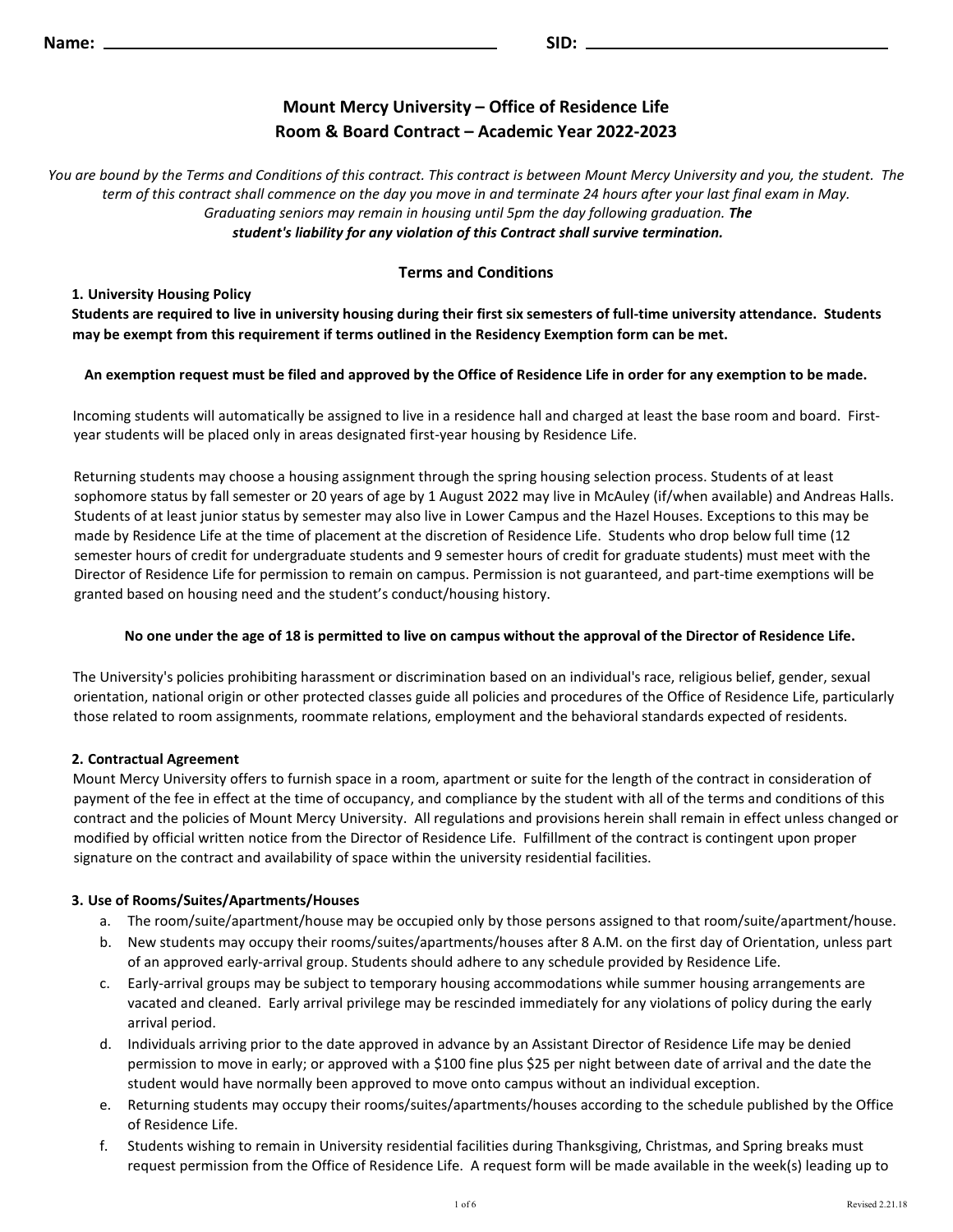each break. Permission to remain in any University residential facility is not guaranteed and may be subject to additional costs and/or stipulations as determined and announced by the Office of Residence Life prior to each break.

- g. All students must vacate the room/suite/apartment/house and remove all personal belongings from the premises in accordance with the schedule announced by Residence Life at the earlier of: the scheduled term of this Contract, or the date of Contract termination by the University as provided herein.
- h. If personal belongings are not removed from the premises, the resident hereby authorizes and agrees to pay a per diem room/suite/apartment/house rental charge to the University for each day that the room/suite/apartment/house is not available for reassignment by the University. Further, the resident agrees to pay such fees as are assessed by the University for the labor involved in the removal and storage of the resident's personal belongings, and the University shall not be responsible for any resulting loss or damage.
- i. The resident shall permit no waste or damage to be done to the room/suite/apartment/house, or to any equipment, fixtures, or furnishings located therein, and shall leave them in condition equal to move-in condition, natural wear and tear excepted.
- j. Residents are expected to examine the condition of their room/suite/apartment/house and its furnishings and report any damaged items to the Office of Residence Life upon signing into that room/suite/apartment/house. Failure to report any damage within two weeks of moving into a room will result in the resident forfeiting the opportunity to appeal damage charges.
- k. The condition of the room/suite/apartment/house will be inspected periodically and upon vacancy and the resident(s) will be assessed a charge for any change in condition not from usual wear and tear.

# **4. Room and Board Rates - Academic Year 2022/2023**

The base room rate is \$2,600 per semester, while the base board rate is \$2,614 per semester. This rate covers a double room in Regina, a quad or triple suite in McAuley or a triple in Andreas plus the VIP Meal Plan.

#### **Additional costs will apply for other housing options.**

Please select your meal plan below:

☐VIP Meal Plan – unlimited swipes for personal use, \$2,614 per semester

☐Mustang Meal Plan - 7 meals per week, \$2,128 per semester (only available to juniors, seniors, and residents of the Lower Campus Apartments and Hazel Houses)

| <b>Room &amp; Board Rates</b>                                                         |                   |                         |
|---------------------------------------------------------------------------------------|-------------------|-------------------------|
|                                                                                       | Rate per Semester | Increase over Base Rate |
|                                                                                       | 2022-2023         | 2022-2023               |
| <b>Room Type</b>                                                                      |                   |                         |
| Regina Double, McAuley Quad and Triple                                                | \$2,652           | (Base Rate)             |
| <b>Andreas Triple</b>                                                                 | \$2,652           | \$0                     |
| Lower Campus Double                                                                   | \$3,322           | \$670                   |
| Medical Single Room, Regina or McAuley                                                | \$2,652           | \$0                     |
| Double-in-Triple McAuley                                                              | \$3,315           | \$663                   |
| Hazel House                                                                           | \$3,409           | \$757                   |
| Double-in-Triple Andreas                                                              | \$3,315           | \$663                   |
| Single-in-Double Regina, McAuley, Lower Campus, Hazel; Single-in-Triple Andreas       | \$4,869           | \$2,217                 |
| <b>Summer Housing Rates (2022)</b>                                                    |                   |                         |
| Double Room                                                                           | \$832             |                         |
| Single-in-Double                                                                      | \$1,248           |                         |
| <b>Meal Plans</b>                                                                     |                   |                         |
| <b>VIP</b>                                                                            | \$2,666           |                         |
| Mustang Plan - an average of 7 meals per week (only eligible for Juniors and Seniors) | \$2,172           | -\$484                  |

#### **5. Terms and Conditions of the Meal Plan:**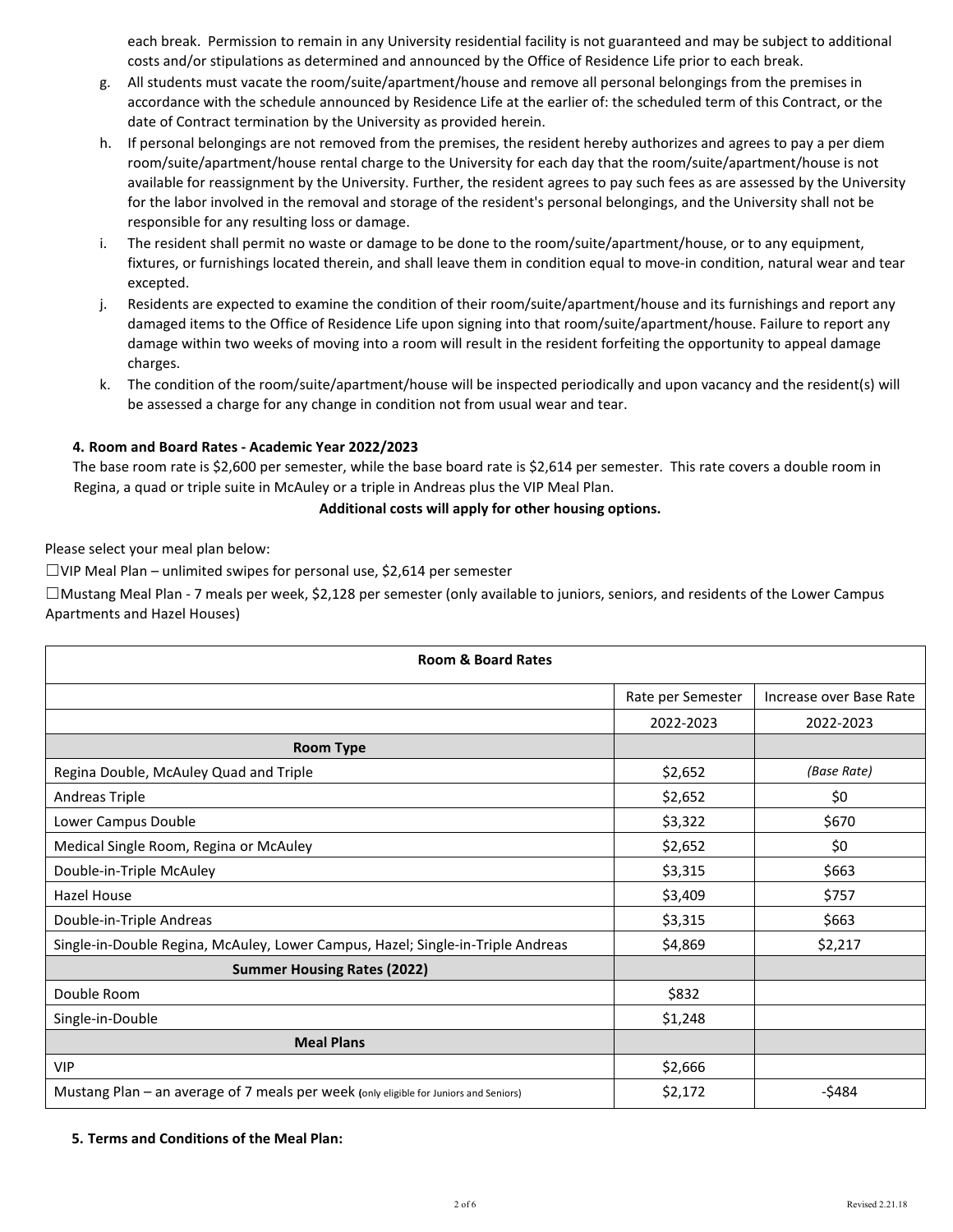- a. All students living in university housing of any type must be on either the VIP or Mustang meal plan. If no meal plan is selected, or if the Mustang Plan is chosen by a student who is not eligible for it, the VIP Meal Plan will be chosen as the default (base) option.
- b. Residents are required to select a meal plan at the time of contracting for campus living.
- c. Meal plans are not transferable and are to be used solely by the student to whom the I.D./Meal Card is issued.
- d. The first meal served under this agreement will be dinner the first day of orientation for new students and students with university obligations. For returning students the board plan begins with dinner the designated day that the residence halls open for returning students.
- e. The dining center will post a schedule of meals before and after break periods. No meals will be provided under this contract during university breaks.
- f. The dining center is able to reduce meals during times the University is closed and the residence halls remain open.
- g. Meal plan selections for fall semester may be changed during the period of time from housing selection until 1 August of each year. Meal plan changes after 1 August may incur a \$25.00 processing fee. First year students will have the first two weeks in fall semester to change their meal plans for that semester.
- h. For spring semester, changes must be made prior to the first day of winter term each year. Incoming transfers and other spring start students will have the first two weeks in spring semester to change their meal plans for that semester.
- i. Meal plan changes will take effect on the first day of fall or spring semesters.

#### **6. General Occupancy Provisions**

- a. Each resident is required to pay a **non-refundable** \$50 housing deposit prior to their first semester in campus housing. This is included in the Tuition Deposit for new students.
- b. Preference requests of returning and new students cannot be honored if a change in the assigned use of the facilities would make honoring the requests impossible. The University reserves the right to make all final decisions concerning the assignments.
- c. If vacancies occur, the remaining resident(s) shall agree to accept other reasonable assignments, which shall be limited to accepting other roommate(s), moving into other quarters if requested, or paying the established rate for the room, apartment or suite if overall occupancy permits this option.
- d. Any student occupying a private room without paying the private room rate may only occupy the part of the space designated by Residence Life. Any attempt to occupy the entire space will result in the student paying the private room rate from the date the space became available.
- e. The University reserves the right to reassign space as necessary when vacancies occur in multiple occupancy quarters or when problems caused by roommate incompatibility are unresolved by the occupants.
- f. If a vacancy occurs prior to the end of the contract term, the resident who leaves forfeits the right to use the residential space and is expected to return room/suite/apartment/house and building keys within forty-eight hours of vacating the room/suite/apartment/house. Failure to return keys within this time frame will result in charges for lock changes and key replacement. A student who vacates without canceling his/her housing contract as described under "Termination of Room & Board Contract" will be subject to the entire cost of the original contract agreement, including housing and board costs.
- g. Residents are hereby notified that some building materials in University residences may contain asbestos.
- h. All Mount Mercy University students and employees are advised of Iowa Code, Section 692A.3A which "provides that a person required to register under the Iowa Sex Offender Registry law who's a full-time or part-time student or is employed on a part-time or full-time basis at an institution of higher education must register with the sheriff of the county in which the institution is located and provide the sheriff with the name of the institution. The person must register with the sheriff within 5 days of becoming a student or becoming employed at the institution."

In compliance with the Clery Act, the Mount Mercy community is advised, that the Iowa Sex Offender Registry is available at the following website, **[www.iowasexoffender.com](http://www.iowasexoffender.com/)**[.](http://www.iowasexoffender.com/)

Additionally, in that the Mount Mercy campus property lies in legal proximity to elementary and middle schools and under provisions of Iowa Code 692A.3A, Mount Mercy will not offer housing nor permit occupancy to those listed on the Iowa Sex Offender Registry.

i. Any student arrested, charged or convicted of any state or federal law may be subject to immediate housing contract cancellation, or suspension of university registration.

### **7. Termination of Room & Board Contract:**

Contracts may be cancelled or terminated under the conditions below. Contracts terminated or cancelled for any reason may be subject to the fee schedule listed in the table titled, "Contract Cancellation Schedule." Additionally, moving off campus may affect institutional aid as determined by the office of Financial Aid.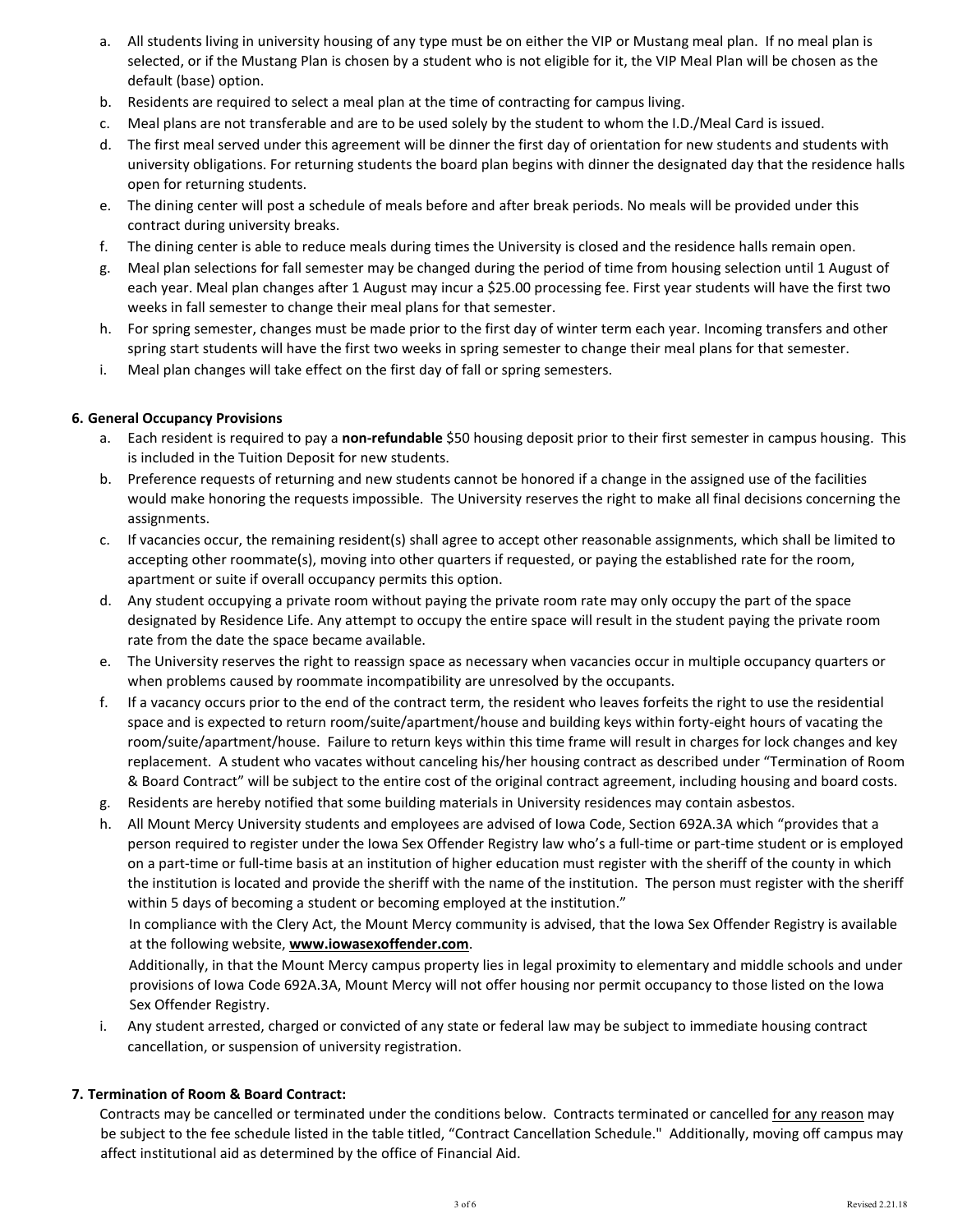### **Residents studying abroad or graduating at semester are exempt from all contract cancellation fees. Residents called to active service are exempt from all contract cancellation fees.**

| <b>Contract Cancellation Schedule</b>    |                                                       |  |
|------------------------------------------|-------------------------------------------------------|--|
| <b>Cancellation Date</b>                 | Fee                                                   |  |
| <b>Fall Semester</b>                     |                                                       |  |
| July 5, 2022 through 20 August 2022      | \$500.00                                              |  |
| 21 August 2022 through 30 September 2022 | \$1000.00 plus 1/3 of room & board for fall semester  |  |
| 1 October 2022 through 31 October 2022   | \$1000.00 plus 2/3 of room & board for fall semester  |  |
| 1 November 2022 through 31 December 2022 | All of room & board for fall semester                 |  |
| <b>Spring Semester</b>                   |                                                       |  |
| 1 January 2023 through 29 January 2023   | \$500                                                 |  |
| 30 January 2023 through 29 February 2023 | \$500.00 plus 1/3 of room & board for spring semester |  |
| 1 March 2023 through 31 March 2023       | \$500.00 plus 2/3 of room & board for spring semester |  |
| 1 April 2023 through 17 May 2023         | All of room & board for spring semester               |  |

*Mount Mercy University may terminate or cancel this Contract when*:

- a. The resident does not attend Mount Mercy University.
- b. The resident attends Mount Mercy University and his/her enrollment is subsequently terminated by the University. If the student is readmitted, the student agrees to accept a reasonable new assignment to whatever accommodations are available, and the contract remains in force.
- c. The resident is subject to university disciplinary action which results in the termination of the contract. Under this circumstance, the resident may not receive any refund of housing charges and will be charged 100% of room and board fees for the contract period.
- d. The resident is subject to academic suspension or expulsion from the University. The resident will forfeit the housing deposit and will be charged according to the cancellation fees schedule listed below.
- e. Any student arrested, charged or convicted of any state or federal law may be subject to immediate housing contract cancellation, or suspension of university registration.
- f. The resident fails or refuses to comply with any of the terms and conditions of the contract. The resident may not receive any refund of housing charges and may be charged 100% of housing and board fees for the Contract period.
- g. In the event of an emergency situation, the University may execute an involuntary cancellation of the Room and Board contract, requiring students to move off campus. Terms of the Contract Cancellation Schedule will be followed unless otherwise communicated.

*The Resident may terminate or cancel this contract when*:

- a. Withdrawing or graduating from Mount Mercy University.
- b. Leaving to study abroad.
- c. Called to active service.

**If the resident intends to cancel this contract for any other reason, a Petition of Release must be filed with the Petition Committee. For more information on the petition process, please contact the Director of Residence Life.**

#### **8. Personal Property Disclaimer**

The University assumes no liability for any loss or damage to the personal property of the resident and does not carry insurance on the personal property of the resident.

## **Each resident should determine if their personal property is covered by parents' homeowner's policies; if not, they should purchase whatever personal property insurance he or she desires.**

#### **9. Rules Governing Campus Living**

a. Any person signing this contract is required to comply with all University and Residence Life rules and regulations as stipulated herein and in the current Mount Mercy University student handbook, as well as posted rules for use of specialized spaces (such as kitchens, lounges, fitness rooms) within the residential facilities.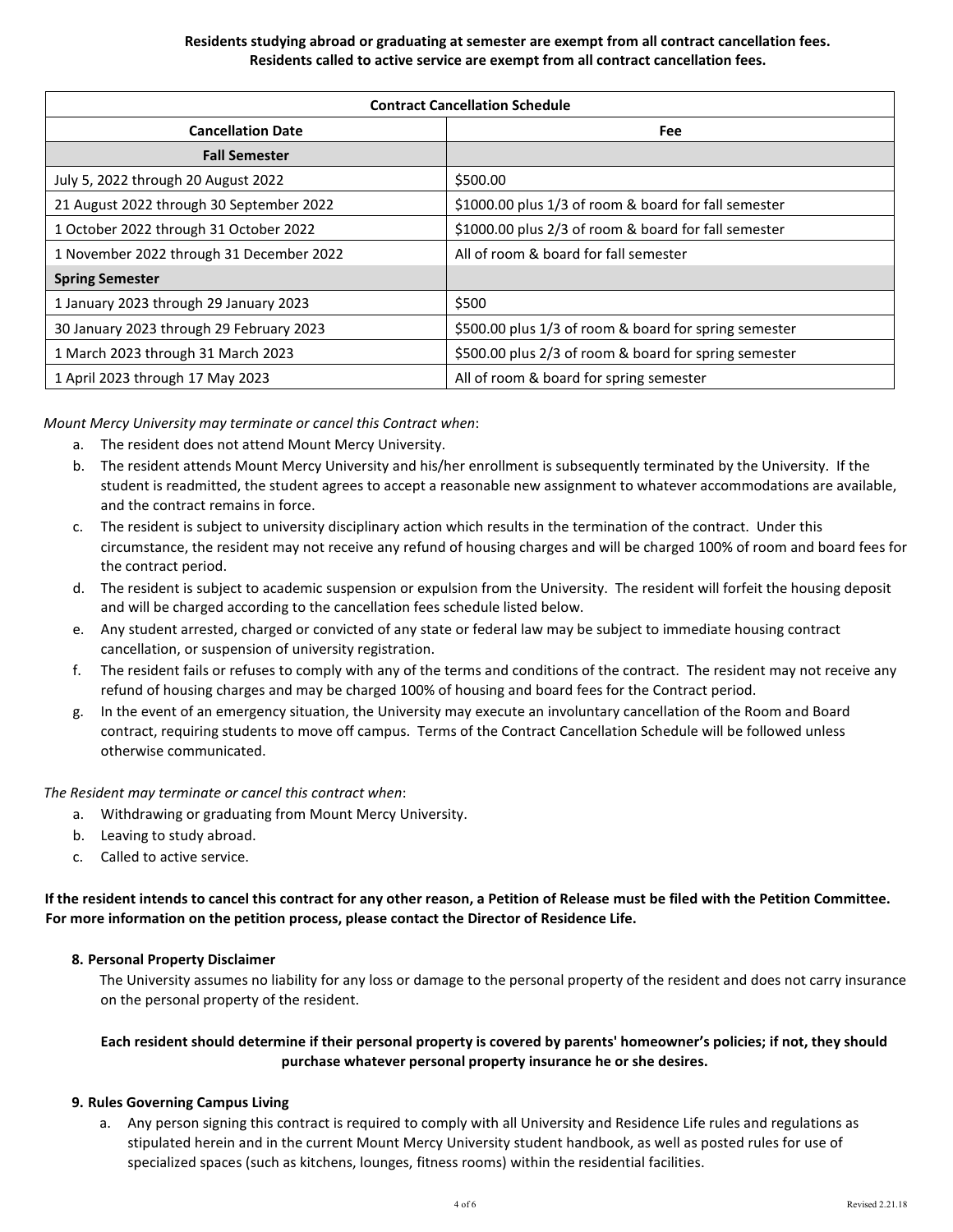- b. The use of Residence Life facilities is conditioned upon compliance with state and federal laws and University policies and is limited to residents and their authorized visitors and guests. Failure to comply with such policies, procedures, and regulations may result in the imposition of administrative reassignment, termination of this contract, university disciplinary action, and/or civil/criminal action.
- c. The Office of Residence Life retains the right to effect disciplinary action against a resident, reassign/repossess space with 48 hours' notice, confiscate items possessed or used in contravention of policies, periodically inspect rooms/suites/apartments/houses to determine the condition thereof, and to effect other steps, including entry and inspection of rooms/suites/apartments/houses necessary and advisable to the safety, maintenance, security and/or management of the residence life facility.
- d. The University shall have the right for its authorized representative(s) to enter the room/suite/apartment/house at reasonable times for the purpose of service and maintenance and to examine the condition thereof. By completing this Contract, the resident consents to the entry of the room/suite/apartment/house by authorized representatives of the University for these purposes and those outlined in The Good Book.
- e. Rules and regulations are subject to periodic review and change.
- f. Students are to act with consideration and responsibility toward others in the community and toward the rules and regulations governing the community.

## **10. Check-In & Check-Out Process**

Upon checking in to a new room, residents will be given a room condition report link, keys, mailbox key or combination as applicable. Residents will also be required to meet with their RA to sign a Roommate Contract and other paperwork, if applicable. Residents must complete the check-out process within 24 hours of their last final exam or by noon of the last day the halls are open (whichever comes first).

Closing information will be provided primarily via email, but also flyers and floor meetings. Any damage to the room/suite will be charged directly to student accounts. Failure to follow posted and written information about the check-out process may result in additional administrative charges. This includes check-outs during the middle of the year due to room changes, petitioning out of the Contract, removal from the halls, etc.

## **11. Consolidation**

The University reserves the right to reassign space as necessary when vacancies occur in multiple occupancy quarters or when problems caused by roommate incompatibility are unresolved by the occupants. Therefore, Residence Life has developed a consolidation process to reassign students based on occupancy needs. If the space needs to be reallocated, Residence Life may contact the resident(s) and inform them of the following options:

- a. The resident may be asked to find another roommate to move into the room by the deadline prescribed by Residence Life
- b. The resident may be consolidated into another room where a space is available
- c. The resident may be given the opportunity to "buy out" the room at a single-in-double or double-in-triple room rate for the rest of the semester based on availability, capacity, and the discretion of Residence Life staff. Students will be given 72 hours to complete a room change if warranted. Any student occupying a private room and not paying the private room rate must confine their living to the space designated by Residence Life.

#### **12. Emergencies**

Residents who witness emergency situations are encouraged to contact the Department of Public Safety who can dispatch both campus security and communicate with the Cedar Rapids Police Department. Residence Life will inform residents of situations that require broad notification by sending staff members to doors, sending emails, or posting general hall announcements on bulletin boards. In any of these instances, it is imperative that residents follow any instructions given. Students are also highly encouraged to sign up for **RAVE**, which is a phone and text-based system allowing the university to notify students, faculty and staff when an emergency is taking place on or near campus. The system is used only in critical situations, including weather emergencies, with potential to affect health or safety. Most students are opted in by default. Please contact Public Safety with any questions about RAVE.

#### **13. Health & Safety Inspections**

Residence Life staff will enter all rooms/suites/apartments each semester for health, safety, and facility inspections. Residence Life staff will give at least 48 hours' notice of room entry for this purpose. Staff will look at fire safety equipment (smoke detectors, sprinkler heads, fire extinguishers), screens, window & door locks, overall cleanliness, ensure personal effects are not placed against heaters & air conditioning units, and check that electrical outlets are not overloaded, etc.